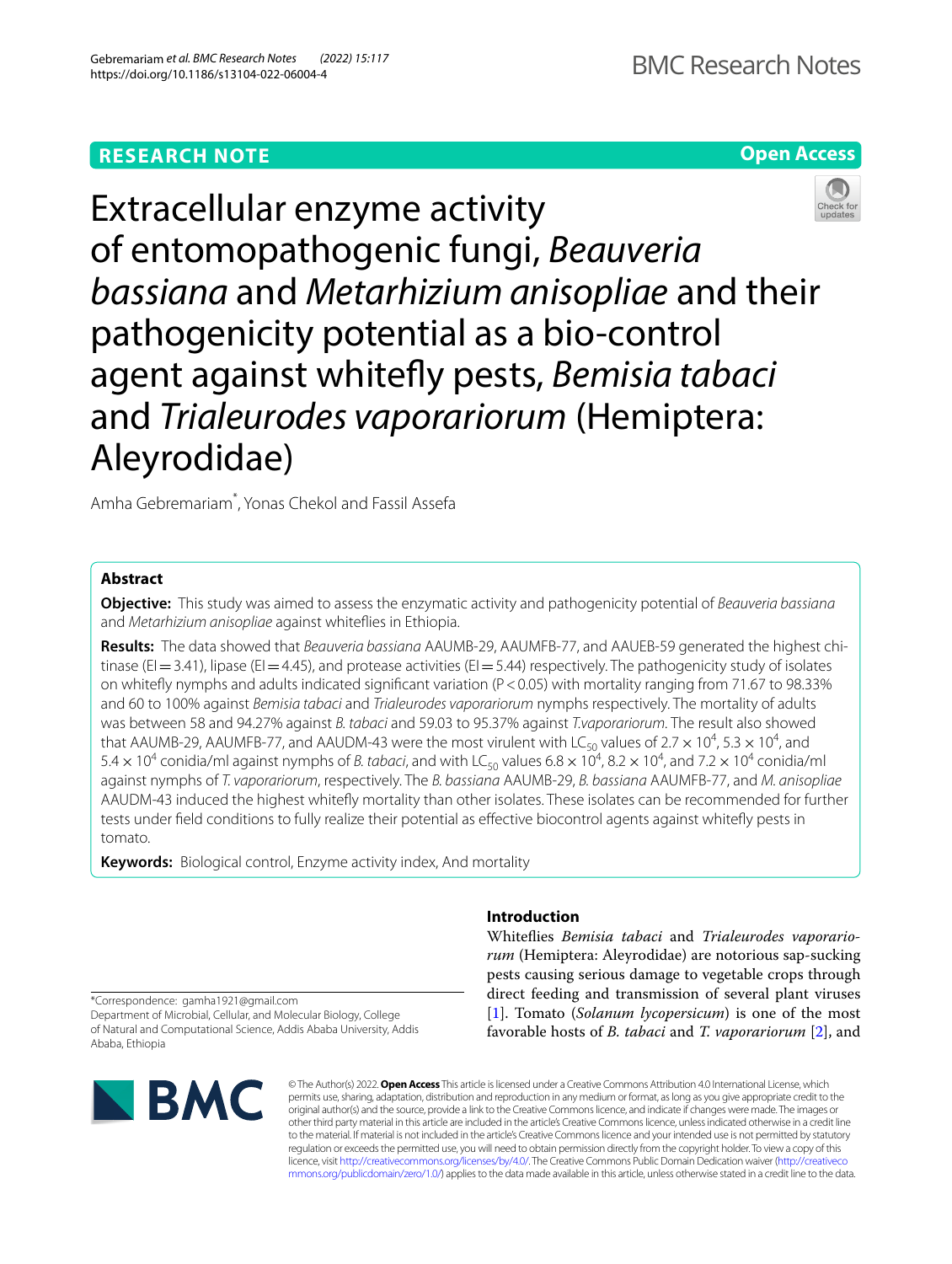these whitefy species cause tomato yield losses from 50 to  $100\%$  [[3\]](#page-5-2). The control of whitefly is mainly dependent upon chemical pesticides to reduce agronomic losses [\[4](#page-5-3), [5\]](#page-5-4). However, the use of chemical pesticides induces pest resistance and an outbreak of secondary pathogens [[6\]](#page-5-5).

Entomopathogenic fungi (EPF) *Beauveria bassiana* and *Metarhizium anisopliae* are the most environmentallyfriendly bio-control agents against sucking insect pests [[7\]](#page-5-6). They produce adhesion factors, cuticle degrading enzymes, infection structures [\[8](#page-5-7)], and toxic secondary metabolites to overcome host cuticles and cause infec-tion [[9\]](#page-5-8). These typical features of *B. bassiana* and *M. anisopliae* provide an advantage to efectively control sap-sucking insect species over others [\[10\]](#page-5-9). Diferent laboratory and feld studies demonstrated that isolates of *B. bassiana* and *M. anisopliae* efectively controlled *B. tabaci* and *T. vaporariorum* with mortality ranging from 71 to 96.61% [[11](#page-5-10)[–13](#page-5-11)].

Increased interests in the use of entomopathogenic fungi in pest management options necessitate the selection of fungal isolates with high virulence that shows signifcant enzyme activities on target insects. In Ethiopia, locally isolated entomopathogenic fungi showed promising results for the control of agricultural pests such as *Aphis gossypiin* [\[14\]](#page-5-12), *Pachnoda interrupta* [[15\]](#page-5-13), and *Tuta absoluta* [\[16](#page-5-14)]. However, there is a limited report on the use of these native isolates for the management of whitefies. Hence, this study was carried out to evaluate the enzymatic activity and pathogenicity competence of *B. bassiana* and *M. anisopliae* against whitefy species, *B. tabaci* and *T. vaporariorum* in Ethiopia.

# **Main text**

#### **Material and methods**

Indigenous entomopathogenic fungi *B. bassiana* and *M. anisopliae* were used in trials (Additional file [1](#page-4-0): Table S1). Isolates were obtained from soil samples collected from farmlands and forest sites of Ethiopia. The potential isolates were selected based on their virulence efectiveness  $[17]$  $[17]$ .

# **Cuticle degrading enzyme production with agar plate methods**

The 5 mm mycelial agar disc of each isolate was transferred in triplicates into casein hydrolysis agar composed of;  $(KH_2PO_4$  (1 g), KCl (0.5 g), MgSO<sub>4</sub>·7H<sub>2</sub>O (0.4 g),  $CaCl<sub>2</sub>·2H<sub>2</sub>O$  (0.1 g), powdered skim milk (25 ml of 15%), glucose (10 g), agar (12 g) and distilled  $H<sub>2</sub>O$  (1000 ml) [[18\]](#page-5-16), and incubated at 25 °C for 10 days to evaluate their protease activity.

Isolates were screened for chitinase activity on the chitin-agar medium according to the method suggested by Maketon et al.  $[19]$  $[19]$ . The 5-mm mycelial agar disc of each isolate was transferred in triplicates to the chitin-agar medium composed of;  $(NH_4)$ ,  $SO_4$  (1 g),  $K_2HPO_4$  (1 g), KCl (0.5 g), NaCl (5 g), and MgSO<sub>4</sub> (0.5 g), FeSO<sub>4</sub> (0.01 g), agar–agar (20 g), colloidal chitin (5 g) and distilled  $H_2O$ (1000 ml). They were incubated at 25 °C for 10 days.

Isolates were screened for lipase activity according to Falony et al. [\[20](#page-5-18)]. The 5 mm mycelia gar discs were inoculated into a basal medium in triplicates with a composition (g/L): NaH<sub>2</sub>PO<sub>4</sub> 1.2, MgSO<sub>4</sub>.7H<sub>2</sub>O 0.3, KH<sub>2</sub>PO<sub>4</sub> 2, CaCl<sub>2</sub> 0.25, 0.003% NaCl, 2% agar,  $(NH_4)_2SO_4$  at 1%, and olive oil at 2% and incubated at 25 °C for 10 days. Enzymatic index (EI) was calculated using the following formula [[21\]](#page-5-19):

Enzymatic Index (EI) =  $\frac{Hydrolysis \text{ zone diameter}}{\text{Colony growth diameter}}$ .

#### **Pathogenicity test against whitefy nymphs and adults**

Adult and nymph whitefies were released to tomato leaves containing sprayed residues of fungal isolates as described by Mascarin et al. [[22\]](#page-5-20). Tomato leaves were sprayed with 3 ml of a conidial suspension of isolates at  $1 \times 10^7$  conidia/ml. After spraying, leaves were placed onto 0.2% water agar in a petri dish and adult whitefies were released into treated leaves (15 adults/leaf) in triplicates and incubated at 25 °C for 10 days. Similarly, the mortality of whitefy nymphs was assessed by spraying leaf discs (30 mm in diameter) containing 20 nymphs with 3 ml of conidial suspension of  $1 \times 10^7$  conidia/ml. Then leaf discs were placed onto 0.2% water agar medium in a Petri dish and incubated at 25  $°C$  for 10 days. The median of lethal time  $(LT_{50})$  of each isolates at 10 days of post inoculation was calculated using probit analysis.

## **Sporulation of isolates on whitefy nymph cadavers**

The spore production of isolates was assessed according to Mascarin et al. [[22](#page-5-20)]. To quantify yield, four sporulated nymphs were randomly selected within each treatment and transferred into a 1.8 ml microcentrifuge tube containing 1.5 ml of 0.1% Triton X-100 and from which 1 ml was counted in triplicates using a hemocytometer.

#### **Multiple‑dose responses studies**

The multiple-dose bioassay  $(1 \times 10^5 - 1 \times 10^8 \text{ conidia/ml})$ was evaluated to estimate the average lethal concentra-tion (LC<sub>50</sub>) values of each isolate [\[23](#page-5-21)]. Each treatment was undertaken in triplicates to record nymph mortality for 10 days with periodic observation every day.

#### **Data analysis**

Mortality data were corrected using Abbott's formula  $[24]$  $[24]$ . The corrected mortality and spore per whitefly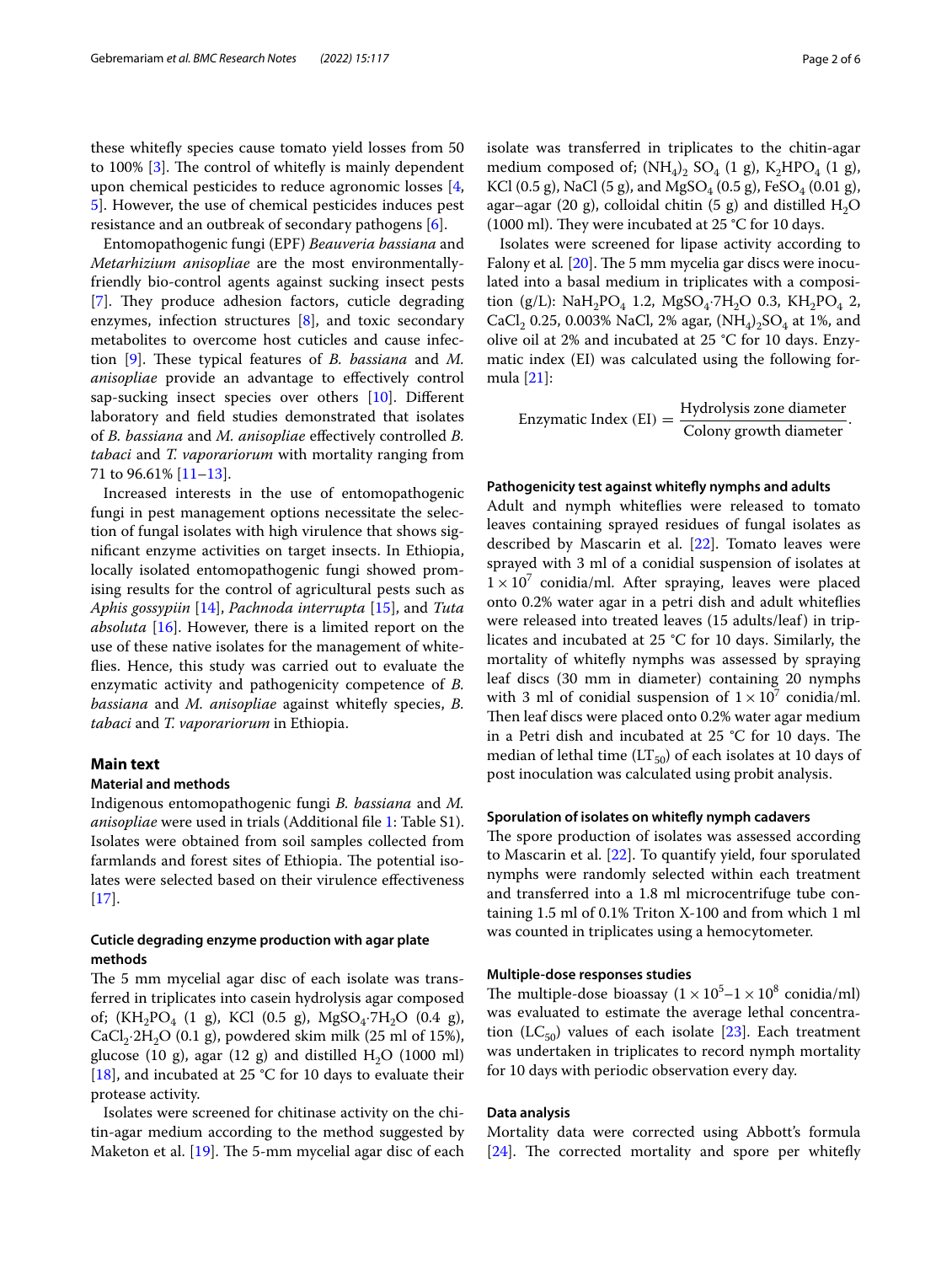nymph cadaver were arcsine transformed [\[25](#page-5-23)] and subjected to the ANOVA procedure in SPSS version 20. The bioassay evaluation was tested by means separated using Tukey's HSD test at P<0.05. The lethal time  $(LT_{50})$  and the lethal concentration ( $LC_{50}$  and  $LC_{90}$ ) values were determined with probit analysis (IBM SPSS statics 20) [[26\]](#page-5-24).

#### **Results**

# **Cuticle degrading enzymatic activities**

Entomopathogenic fungi were showed signifcant differences in their relative enzyme activities ranging from 1.20 to 3.41 for chitinase, 1.58 to 4.45 for lipase, and 1.72 to 5.44 for protease (Table [1](#page-2-0)). On average, the isolates displayed the highest protease index (3.41), followed by the lipase index (2.86) and chitinase index (2.42), respectively. Isolates showed signifcant diferences in their enzyme activities; where almost all isolates (92%) showed excellent protease activities while 75% and 50% of the isolates displayed excellent lipase and chitinase activities respectively (Additional fle [1:](#page-4-0) Fig. S1). Although 67% of the isolates showed excellent overall activities, *B. bassiana* AAUMB-29 performed best in chitinase activity (EI=3.41), whereas *B. bassiana* AAUMFB-77 and *B. bassiana* AAUEB-59 exhibited the highest lipase  $(EI=4.45)$ , and protease activity  $(EI=5.44)$  respectively.

# **Virulence of** *B. bassiana* **and** *M. anisopliae* **isolates against whitefy adults**

All isolates were pathogenic to whitefies, *B. tabaci*, and *T. vaporariorum* adults (Fig. [1](#page-3-0)). The different fungal isolates showed mortality of whitefy adults between 58 to 94.27% for *B. tabaci* and 59.03 to 95.37% for

*T. vaporariorum* after 10 days treatment. The result showed that *M. anisopliae* AAUDM-43 and *B. bassiana* AAUMFB-77 displayed the highest mortality of 94.27% and 95.37% on *B. tabaci* and *T. vaporariorum* adults, respectively (Additional fle [1](#page-4-0): Figs. S2, S3).

# **Mortality (%), median lethal time (LT**<sub>50</sub>), and spore **production perspective of isolates on cadavers of whitefy nymphs**

The bio-insecticide efficacies of entomopathogenic fungi showed significant differences  $(P<0.001)$  in percentage mortality of *B. tabaci* and *T. vaporariorum* nymphs (Table [2\)](#page-3-1). The mortality of *B. tabaci* and *T. vaporariorum* nymphs varied from 71.67 to 98.33% and 60 to 100%, respectively. Thus, *B. bassiana* AAUMB-29 displayed 98.33% mortality on *B. tabaci*. Similarly, *B*. *bassiana* AAUMB-29 and AAUMFB-77 caused 100% mortality on *T. vaporariorum* nymphs.

Concerning lethal time at 50% ( $LT_{50}$ ) mortality values, isolates fell within the range of 3.22 to 9.26 days for *B. tabaci* and 3.08 to 8.16 days for *T. vaporariorum* nymphs (Table [2\)](#page-3-1). *B. bassiana* AAUMFB-77 achieved the least LT<sub>50</sub> values of 3.22 days and 3.08 days on *B. tabaci* and *T. vaporariorum* respectively. The spore production of isolates on whitefy nymph cadavers varied signifcantly among isolates ( $P < 0.001$ ) with profuse sporulation ranging from  $1.3 \times 10^5$  to  $6.5 \times 10^6$  on *B.tabaci* and  $1.6 \times 10^5$ to 5.8× 106 conidia/cadaver on *T. vaporariorum*.

Regarding the multiple dosage ( $1 \times 10^5 - 1 \times 10^8$  conidia/ ml) response evaluations, the *B. bassiana* AAUMB-29 revealed the lowest  $LC_{50}$  values of  $6.8 \times 10^{4}$  conidia/ ml on *T. vaporariorum*, (Additional fle [1](#page-4-0): Table S2) and  $2.7 \times 10^4$  $2.7 \times 10^4$  $2.7 \times 10^4$  conidia/ml on *B. tabaci* (Additional file 1:

<span id="page-2-0"></span>**Table 1** The enzymatic indices of *B. bassiana* and *M. anisopliae* isolates

| Isolate code | <b>Species</b> | <b>Enzymatic index</b> | Average index | <b>AREA</b>  |            |                       |            |      |     |
|--------------|----------------|------------------------|---------------|--------------|------------|-----------------------|------------|------|-----|
|              |                | <b>Chitinase index</b> | <b>REA</b>    | Lipase index | <b>REA</b> | <b>Protease index</b> | <b>REA</b> |      |     |
| AAUMFB-5     | B. bassiana    | 2.29                   | G             | 1.58         | F          | 2.16                  | Е          | 2.01 | G   |
| AAUMFB-77    | B. bassiana    | 2.94                   | E             | 4.45         | E          | 4.11                  | E          | 3.83 |     |
| AAUMB-29     | B. bassiana    | 3.41                   | E             | 4.10         | E          | 3.11                  | E          | 3.54 |     |
| AAUMB-20     | B. bassiana    | 2.73                   | E             | 2.11         | F          | 2.52                  | E          | 2.45 | G   |
| AAUEB-59     | B. bassiana    | 2.49                   | G             | 2.86         | E          | 5.44                  | E          | 3.59 |     |
| AAUMB-21     | B. bassiana    | 2.29                   | G             | 2.80         | E          | 3.63                  | E          | 2.91 |     |
| AAUKB-11     | B. bassiana    | 2.84                   | E             | 3.30         | E          | 3.03                  | E          | 3.05 |     |
| AAUDM-43     | M. anisopliae  | 2.82                   | E             | 3.00         | E          | 2.81                  | E          | 2.87 |     |
| AAUZM-60     | M. anisopliae  | 1.20                   | P             | 1.92         | F          | 2.83                  | E          | 1.98 |     |
| AAUEM-30     | M. anisopliae  | 1.26                   | P             | 1.64         | F          | 1.72                  | F          | 1.54 |     |
| AAUMFM-6     | M. anisopliae  | 2.17                   | G             | 2.60         | E          | 4.49                  | E          | 3.08 |     |
| AAUZM-18     | M. anisopliae  | 2.70                   | E             | 3.99         | E          | 5.08                  | E          | 3.92 |     |
| Average      |                | 2.42                   | 50%           | 2.86         | 75%        | 3.41                  | 92%        | 2.90 | 67% |

*REA* relative enzymatic activity, *AREA* average relative enzymatic activity, *E* excellent activity, *G* good activity, *F* fair activity, *P* poor activity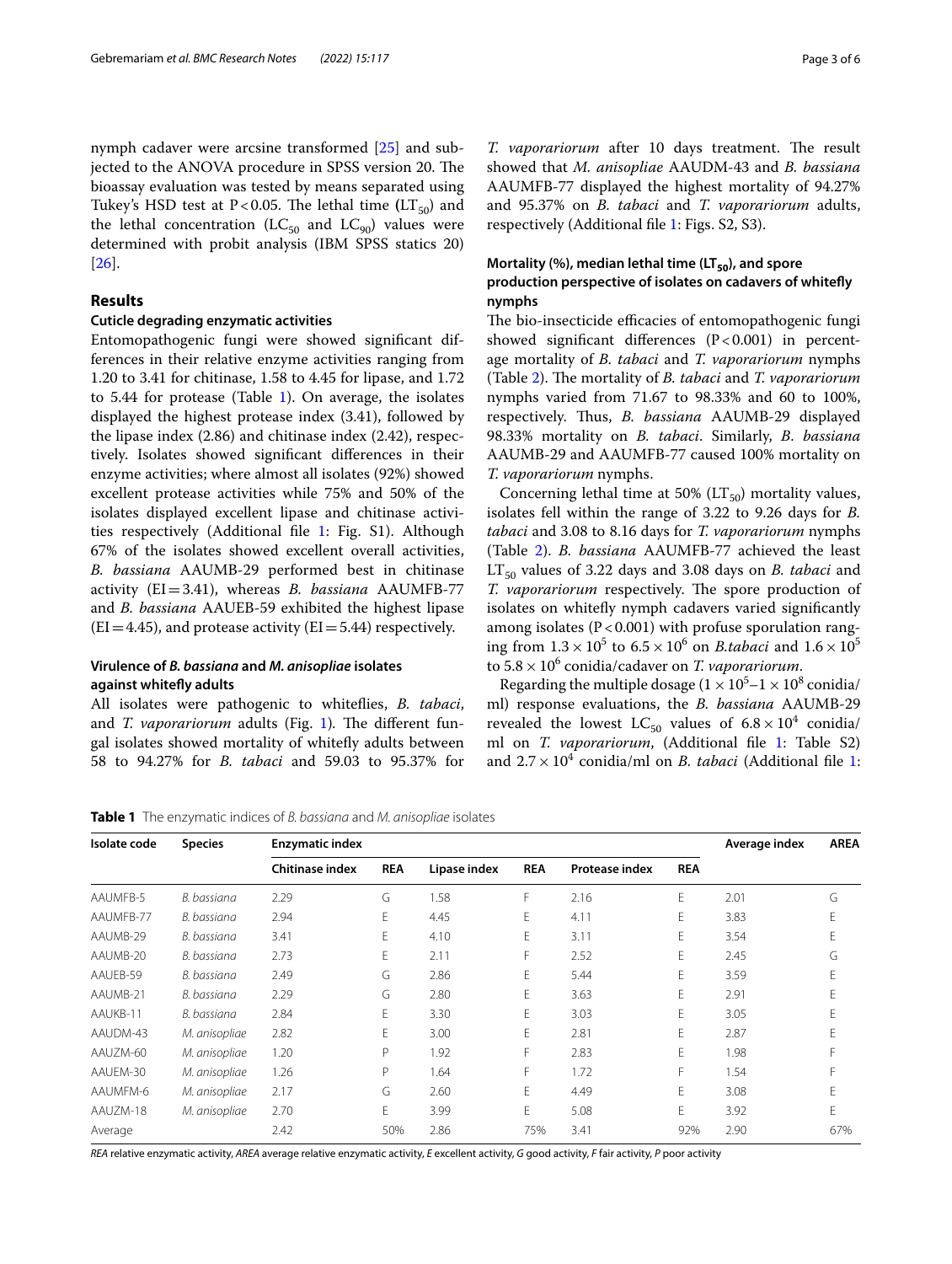

<span id="page-3-1"></span><span id="page-3-0"></span>**Table 2** Mortality (%), median lethal time (LT<sub>50</sub>), and spore production per *B. tabaci* and *T. vaporariorum* nymphs after 10 days of treatment with *M. anisopliae* and *B. bassiana* at  $1 \times 10^7$  conidia/ml

| <b>Isolates</b> | % Mortality<br>of B. tabaci<br>(Mean $\pm$ SE) | $LT_{50}$ (days) (95% CL) | Spore per B. tabaci<br>(conidia/ml)      | % Mortality of<br>T. vaporariorum<br>(Mean $\pm$ SE) | $LT_{50}$ (days) (95%<br>CL) | Spore per T.<br>vaporariorum<br>(conidia/ml) |
|-----------------|------------------------------------------------|---------------------------|------------------------------------------|------------------------------------------------------|------------------------------|----------------------------------------------|
| AAUMB-20        | $76.67 \pm 1.66^{cd}$                          | 9.26 (7.94-11.98)         | $1.3 \times 10^5 + 4.3 \times 10^{3d}$   | $81.67 \pm 1.66^a$                                   | $7.52(6.51 - 9.15)$          | $1.6 \times 10^5 \pm 8.5 \times 10^{3d}$     |
| AAUMB-21        | $80.00 \pm 2.88$ <sup>bcd</sup>                | $3.52(2.68 - 4.35)$       | $2.5 \times 10^6 \pm 2.4 \times 10^{5}$  | $85.00 \pm 2.88^a$                                   | $4.35(3.66 - 5.03)$          | $3.6 \times 10^6 \pm 6.4 \times 10^{5b}$     |
| AAUMB-29        | $98.33 \pm 1.66^a$                             | 3.36 (2.49-4.19)          | $3.0 \times 10^6 \pm 1.3 \times 10^{5b}$ | 100.00 <sup>a</sup>                                  | 3.82 (3.17-4.43)             | $3.7 \times 10^6 \pm 2.1 \times 10^{5b}$     |
| AAUMFB-5        | $80.00 \pm 5.77$ <sup>bcd</sup>                | $6.24(5.34 - 7.10)$       | $3.4 \times 10^4 \pm 2.1 \times 10^{3d}$ | $60.00 \pm 5.77^{\rm b}$                             | 8.16 (6.93-10.48)            | $2.4 \times 10^5 \pm 6.4 \times 10^{3d}$     |
| AAUKB-11        | $85.00 \pm 5.00^{\text{abcd}}$                 | 7.32 (6.72-8.08)          | $5.6 \times 10^4 + 2.3 \times 10^{3d}$   | $86.67 + 4.40^a$                                     | $6.54(5.83 - 7.44)$          | $2.0 \times 10^5 \pm 2.1 \times 10^{4d}$     |
| AAUZM-18        | $93.33 \pm 1.66^{ab}$                          | 8.04 (7.38-8.97)          | $4.7 \times 10^5 + 6.4 \times 10^{3d}$   | $81.67 \pm 4.40^a$                                   | 7.63 (6.77-9.36)             | $4.4 \times 10^5 \pm 3.6 \times 10^{4d}$     |
| AAUMFB-77       | 91.67 $\pm$ 1.66b <sup>abc</sup>               | $3.22(2.47 - 3.93)$       | $6.5 \times 10^6 \pm 2.6 \times 10^{5a}$ | 100.00 <sup>a</sup>                                  | $3.08(2.61 - 3.54)$          | $5.8 \times 10^6 \pm 4.1 \times 10^{5a}$     |
| AAUEB-59        | $71.67 \pm 1.66^{\circ}$                       | $5.84(4.82 - 7.27)$       | $2.2 \times 10^5 \pm 1.5 \times 10^{4d}$ | $88.33 \pm 3.33^a$                                   | 8.13 (7.55-6.99)             | $1.9 \times 10^5 \pm 2.6 \times 10^{4d}$     |
| AAUDM-43        | $95.00 \pm 2.88$ <sup>ab</sup>                 | 3.73 (3.09-4.36)          | $2.0 \times 10^6 \pm 1.5 \times 10^{5c}$ | $95.00 \pm 2.88^a$                                   | 4.91 (4.39-5.42)             | $1.8 \times 10^6 \pm 4.3 \times 10^{4c}$     |
| AAUMFM-6        | $86.67 \pm 3.33$ <sup>abcd</sup>               | $4.51(3.55 - 5.63)$       | $2.1 \times 10^6 \pm 1.9 \times 10^{5c}$ | $90.00 \pm 5.77$ <sup>a</sup>                        | $4.80(4.16 - 5.46)$          | $2.7 \times 10^6 \pm 2.5 \times 10^{5}$      |

Mean with diferent letters in a column indicates the signifcant diference at Tukey's HSD test, P<0.05

Table S3). Isolate *B. bassiana* AAUMFB-77 achieved the lowest  $LC_{90}$  value of  $1.9 \times 10^{6}$  conidia/ml against *B*. *tabaci*, whilst *B. bassiana* AAUMB-29 exhibited the lowest (1.5× 106 conidia/ml) against *T. vaporariorum.*

# **Discussion**

The main important bio-insecticidal traits of entomopathogenic fungi are the production of cuticle degrading extracellular enzymes [[27](#page-5-25)]. Consequently, isolates of *B. bassiana,* and *M. anisopliae* were produced chitinase, lipase, and protease enzymes. The data showed that isolates difered in their chitinase, lipase, and protease enzyme activities that are attributed to their intraspecific and interspecific variability  $[28]$ . The three

potential isolates, *B. bassiana* AAUMB-29*, B. bassiana* AAUMFB-77, and *M. anisopliae* AAUDM-43 displayed a high level of chitinase, lipase, and protease activities. Hence, the greater chitinase, lipase, and protease activities of isolates indicate the capability of protein, chitin, and lipids breakdown by these isolates. This alludes to that the fungal isolates are capable of successful penetration of insect cuticles [[29,](#page-5-27) [30\]](#page-5-28), with a high virulence efect against target insects [[31\]](#page-5-29).

In this study, the *M. anisopliae* AAUDM-43 induced the highest mortality of 94.27% on *B. tabaci* whereas *B. bassiana* AAUMFB-77 inficted greater mortality of 95.37% on the *T. vaporariorum* adults after 10 days of treatment at the rate of  $1 \times 10^7$  conidia/ml. Among the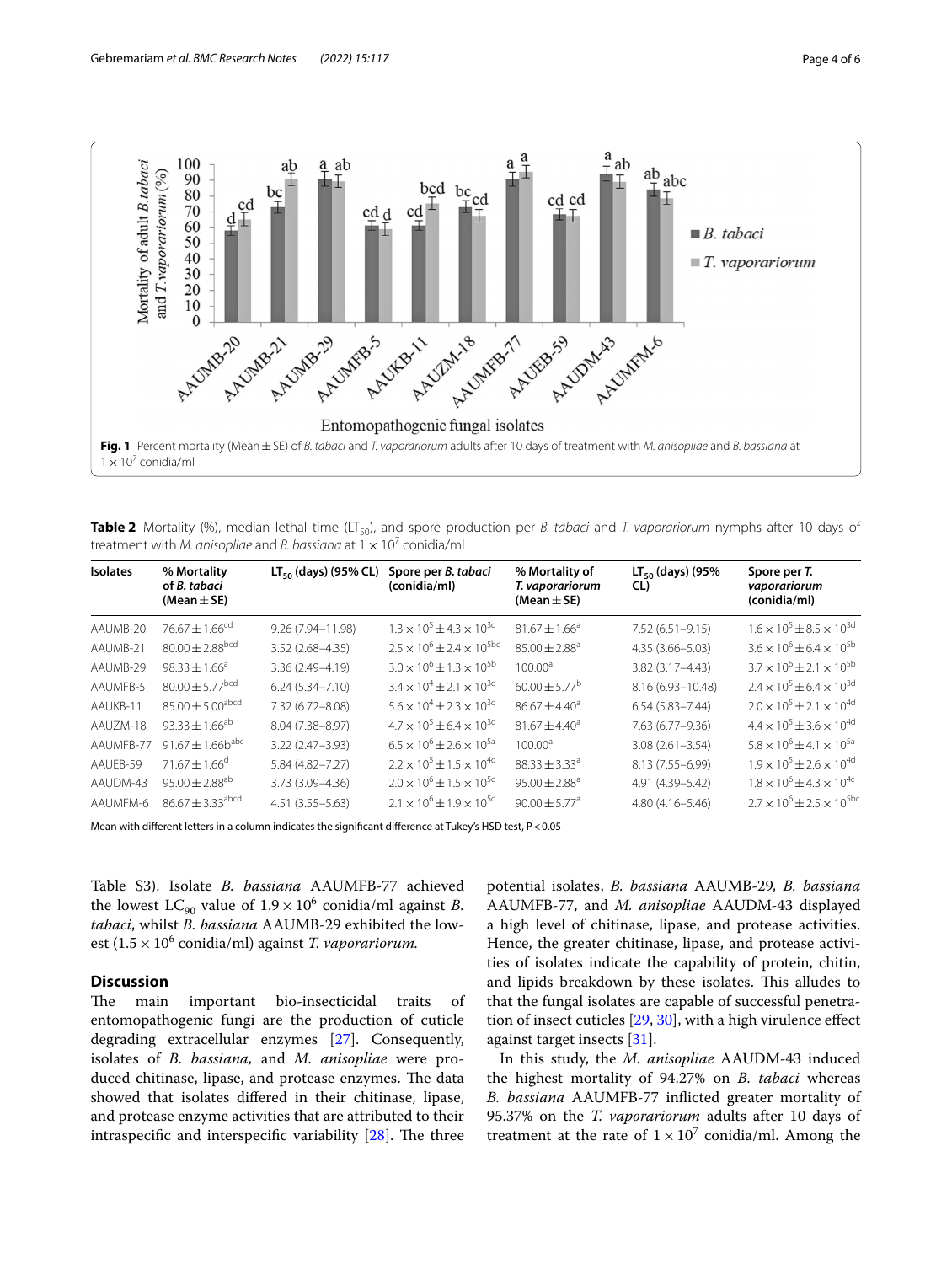isolates, *B. bassiana* AAUMB-29 displayed the highest mortality (98.33%) of nymphs on *B. tabaci* and both isolates of *B. bassiana* AAUMB-29 and *B. bassiana* AAUMFB-77 achieved 100% nymph mortality on *T. vaporariorum.* Several studies also confrmed the great bio-efficacy of *B. bassiana* and *M. anisopliae* against *B. tabaci* and *T. vaporariorum*, with mortality values of 86.47 to 96.61% at the concentration of  $1 \times 10^6$  conidia/ ml in Italy [\[13](#page-5-11)], 71 to 86% at  $1 \times 10^7$  conidia/ml in Mexico [[32\]](#page-5-30). The disparities in bio-control efficiency of isolates could be due to diferences in conidial viability, spore concentrations, the vulnerability of pests, enzymatic activities, and experimental conditions [\[33,](#page-5-31) [34](#page-5-32)].

Spore production on the surface of target insect cadavers is one of the important parameters for the selection of candidate biological control agents. The *B*. *bassiana* AAUMFB-77 yielded the highest numbers of spores with  $6.5 \times 10^6$  conidia/cadaver on *B. tabaci* and  $5.8 \times 10^6$  conidia/cadaver on *T. vaporariorum* nymphs. These numbers were slightly higher than the number of spores produced;  $7.9 \times 10^5$  conidia/cadaver of whitefly nymph with *B. bassiana* [\[22](#page-5-20)], but lower than spore production by *B. bassiana*  $(8.3 \times 10^7 \text{ per beetle cadaver})$  [[35](#page-5-33)]. The diference in spore production of fungal isolates on insect cadavers might be due to variation in humidity, fungal isolate, host species, experimental method, host stage, and body size [\[36](#page-5-34)]. With regard to the median lethal concentration, *B. bassiana* AAUMB-29 which was highly efective against the nymphs of whitefly species gave the lowest  $LC_{50}$ values of  $6.8 \times 10^4$  conidia/ml on *T. vaporariorum* (Addi-tional file [1:](#page-4-0) Table S2) and  $2.7 \times 10^4$  conidia/ml on *B. tabaci* (Additional file  $1$ : Table S3). The finding was slightly better than  $LC_{50}$  values on application with *M. anisopliae* and *B. bassiana* ranging from  $0.22 \times 10^4$  to  $4.91 \times 10^6$  conidia ml<sup>-1</sup> against whitefy nymphs reported [[37](#page-5-35)].

#### **Conclusion**

This particular study showed that *B. bassiana* and *M. anisopliae* indicated diferences in the production of chitinase, lipase, and protease enzymes. The *B. bassiana* AAUMB-29, *B.bassiana* AAUMFB-77, and *M.anisopliae* AAUDM-43 were the most virulent against whitefy nymphs and adults. The whitefly nymphs were more vulnerable to infection with *M. anisopliae* and *B. bassiana* than the adult stages of the whitefy species.

# **Limitations**

This study is limited to the enzymatic activities and bioassay study of *B. bassiana* and *M. anisopliae* against whitefies under in-vitro conditions. A future study is

required under field conditions to realize the efficiency of isolates for the development of myco-insecticide.

#### **Abbreviations**

AREA: Average relative enzymatic activity; CL: Confdence limit; E: Excellent activity; EI: Enzymatic index; F: Fair activity; G: Good activity; EPF: Entomopathogenic fungi; LC<sub>50</sub>: The median lethal concentration required to kill 50%; P: Poor activity; PDA: Potato dextrose agar; REA: Relative enzymatic activity; SE: Standard error.

#### **Supplementary Information**

The online version contains supplementary material available at [https://doi.](https://doi.org/10.1186/s13104-022-06004-4) [org/10.1186/s13104-022-06004-4](https://doi.org/10.1186/s13104-022-06004-4).

<span id="page-4-0"></span>**Additional fle 1: Table S1.** Sources of *Beauveria bassiana* and *Metarhizium anisopliae* isolates used in this study. **Table S2.** The probit analysis of lethal concentrations values of *B. bassiana* and *M. anisopliae* in multiple dose-mortality response bioassays against *T. vaporariorum* nymphs 10 days post-fungal application. **Table S3.** The probit analysis of lethal concentrations values of *B. bassiana* and *M. anisopliae* in multiple dosemortality response bioassays against *B. tabaci* nymphs 10 days post-fungal application. **Figure S1.** Extracellular activities of entomopathogenic fungi. Lipase activity of *B. bassiana* AAUMFB-77 (A), protease activity of *B. bassiana* AAUMB-29 (B), and Chitinase activity of *M. anisopliae* AAUDM-43 (C). **Figure S2.** Cultures of selected *M. anisopliae* and *B. bassiana* isolates on potato dextrose agar media. *B. bassiana* AAUMB-29 (A), *B. bassiana*  AAUMFB-77 (B), and *M. anisopliae* AAUDM-43 (C). **Figure S3.** The mortality of whitefy adults with entomopathogenic fungi on tomato leaves. The mortality of whitefy adults by *B. bassiana* AAUMFB-77 (A), *B. bassiana*  AAUMB-29 (B), and *M. anisopliae* AAUDM-43 (C).

#### **Acknowledgements**

The authors gratefully thank the Healthy Seedling Project granted by both the Ethiopian Biotechnology Institute and the Regional Project supported by the Austrian Development Agency (ADA) for fnancial support in this study.

#### **Authors' contributions**

AG planned the study, carried out the experiment, analyzed data, and wrote the manuscript. YC and FA supervised the overall activities in the study and editing the manuscript. All authors read and approved the fnal manuscript.

#### **Funding**

Culture media, chemicals, reagents, substrates, stationary materials, and laboratory and feld equipment were supplied by Ethiopian Biotechnology Institute and the Regional Project by the Austrian Development Agency (ADA).

#### **Availability of data and materials**

The datasets used and/or analyzed during the current study available from the corresponding author on reasonable request.

#### **Declarations**

#### **Ethics approval and consent to participate**

Tomato is not a protected species in Ethiopia and the study on the tomato plant does not need the approval of the Ethiopian biodiversity institute.

#### **Consent for publication**

Not applicable.

#### **Competing interests**

The authors have not declared any competing interests.